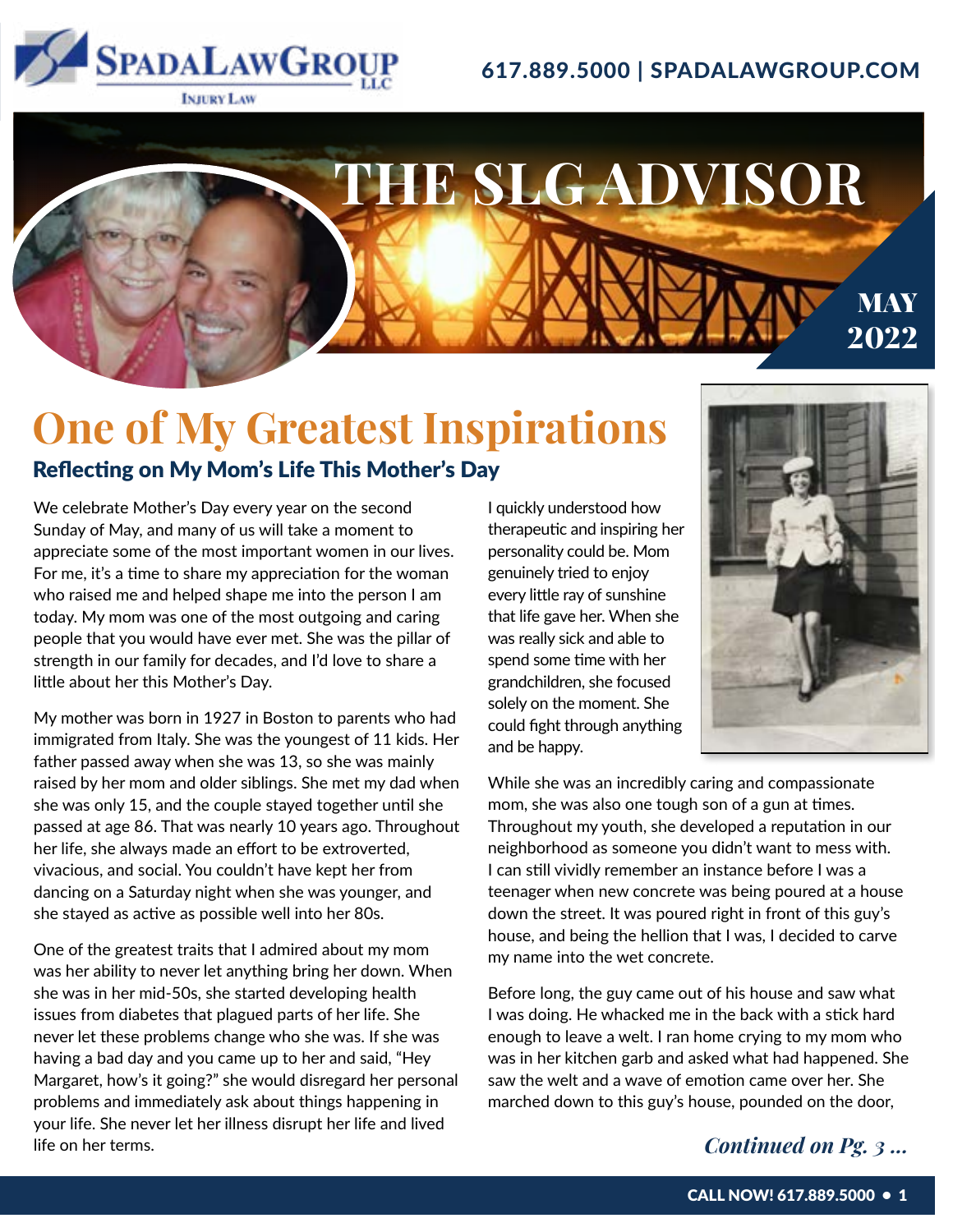# Injured While Riding in an Uber?

### How to Handle the Situation

Over the past five years, ride-share companies like Uber and Lyft have grown incredibly popular and are now commonplace in many cities across the country. While these ride-share services offer a level of convenience at an affordable price, there is still the same risk of accident that you take when entering any motor vehicle. That's why it's important to understand what to do if you're involved in an accident as a passenger while using a ride-share service.

Personal injury claims filed against ride-share companies can become complicated quickly. Many drivers will try to avoid reporting an accident or admitting fault because it could cost them their employment with the ride-share company. If you're injured in a ride-share accident, you need to be proactive and gather evidence yourself. You need to get insurance coverage information from the driver, including who to contact and where to file a claim. Make sure you get as much information as possible, and don't forget to get the driver's name!

Try to get information from both drivers and take pictures of the scene. Additionally, get contact information from any potential witnesses as they could corroborate your case. Involve the police and get a copy of the accident report for your own records. If you're injured, seek medical attention immediately. Waiting can make it difficult for your claim to get approved.

The ride-share driver is required to carry insurance, but their coverage depends on the current status of their vehicle. They can be off duty, on duty and waiting for an order, on duty and en route to pick up a passenger, or on duty and occupied with a passenger. Their status will determine if the rideshare's or driver's insurance coverage applies. The insurance coverage you see with ride-shares is usually much better than what you see with taxis.

Getting involved in an accident as a passenger and having to deal with the insurance company can be an incredibly stressful situation. If you've been injured while traveling in a ride-share vehicle, we're available and ready to help.

## 4 Common Mistakes

Summer is just around the corner, and that means it's the perfect time to get your motorcycle out and ready to ride. Whether you're a veteran on two wheels or this is your first summer riding, your safety should be at the forefront of your mind while on the road. There are many mistakes made by new riders that are easily avoidable, so we put together a list of some of the most common mistakes made by new motorcycle riders. Avoid these mistakes and you'll be a seasoned rider before you know it.

#### Not Having The Proper Equipment

We've all seen people out riding motorcycles without a helmet or jacket, but that doesn't mean you should follow suit. The NHTSA estimates that for every 100 fatal crashes involving motorcyclists without helmets, 37 would have survived if they had worn the proper equipment. In the state of Massachusetts, we have a universal helmet law that requires all riders to wear helmets. Not wearing a helmet can lead to fines, injuries, or worse.

#### **Stalling**

An issue that plagues nearly every new motorcycle rider is stalling. A stall can happen when

## Review of the Month



*"This was my first time ever needing a lawyer and someone recommended me to them. Let me just tell that you they helped change my life. Not only were they responsive and good at what they did, they were also kind and helpful every time I called."*

*–Nicole A.*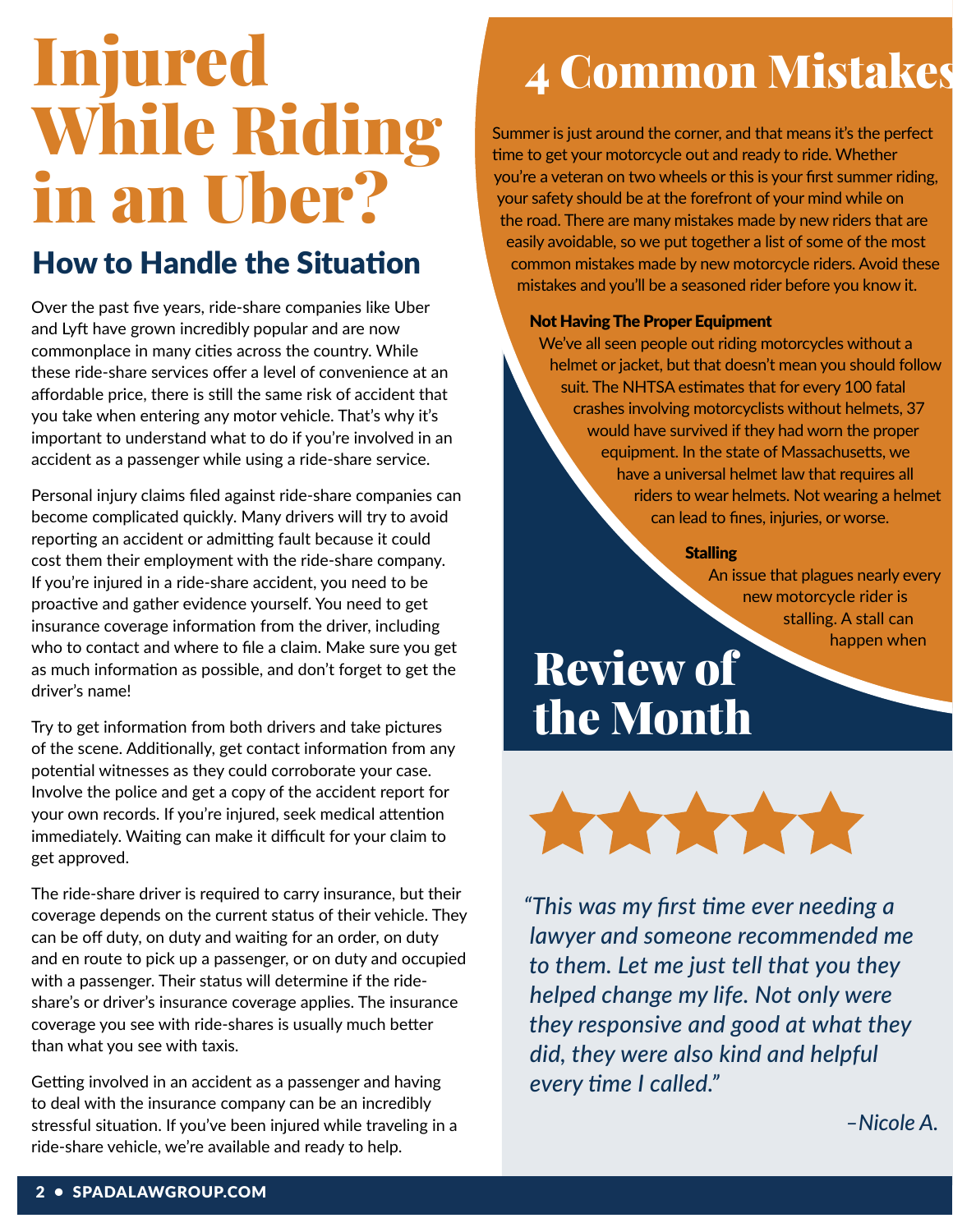## **5 Made by New Motorcyclists**

there is not enough power coming from the engine to the rear wheel to get the bike moving. You're going to have to practice your clutch control to prevent stalling. The best way to practice is by going to an empty parking lot and getting comfortable with your clutch and throttle.

### Failing to Turn Off Indicators

Another common mistake that new and experienced riders often make is leaving their turn signals on after making a turn or switching lanes. It might not seem like the most egregious mistake, but it can cause drivers around you to get confused about where you're going. Most new motorcycles have auto-canceling indicators, but if you're driving something older, you need to be aware if they're on or not.

### Not Inspecting the Bike Before Hitting the Road

Unlike a car, you don't have much exterior protection if something does happen while you're on the road. Before heading out, make sure you inspect your motorcycle's tires, fluid levels, brakes, lights, steering, and anything else you can think of. You'll be able to do this with speed after some practice, but take your time when you're first starting out to get comfortable with your motorcycle's maintenance.

### *... continued from Cover*

and started slugging him when he opened it. I still got punished later but felt justified by my mom's protective actions.

My mother had the honor of being both respected and friendly with so many people. My mom's funeral was not small in the way that funerals oftentimes are when people die later in life. She had an entire church full of people. She was involved in everything from campaigning for local politicians to participating in women's groups. Even in her later years, if you didn't catch her first thing in the morning, she may have already been on her way to the casino.

Throughout her life, my mom was able to bring a little bit of happiness into the lives of everyone she encountered. Life hasn't been quite the same since she and my dad passed, but I reflect on our time together often and am beyond thankful for the lessons that they taught me.

Happy Mother's Day!<br>-Len Spada

## My Mom's Italian-Style Stuffed Mushrooms

*One of my favorite dishes my mom made was her stuffed mushrooms. It was rare that we had a family get-together that didn't include her specialty, so, in honor of Mother's Day, here's the recipe.*

### **INGREDIENTS**

- 1 lb large mushrooms
- 1/4 cup butter
- 1/6 cup chopped onion
- 1/2 tbsp chopped garlic
- 1/2 cup Italian-seasoned bread crumbs
- 1/3 cup mozzarella cheese, shredded
- 1/8 cup Parmesan cheese. shredded
- 1 tbsp chopped parsley
- 1/2 tbsp red wine vinegar
- Salt and pepper, to taste

### **DIRECTIONS**

- 1. Preheat oven to 400 F.
- 2. Remove mushroom stems and finely chop them, leaving the caps intact.
- 3. In a large skillet over mediumhigh heat, melt butter, then add mushroom stems and onions. Cook for 5 minutes.
- 4. Add garlic to the skillet and stir for 1 minute.
- 5. Place bread crumbs in a bowl and stir in the mushroom mixture from the skillet. Add mozzarella, Parmesan, parsley, vinegar, salt, and black pepper. Mix well.
- 6. Place mushroom caps on a baking sheet and fill the underside with bread crumb mixture.
- 7. Bake for 25 minutes.